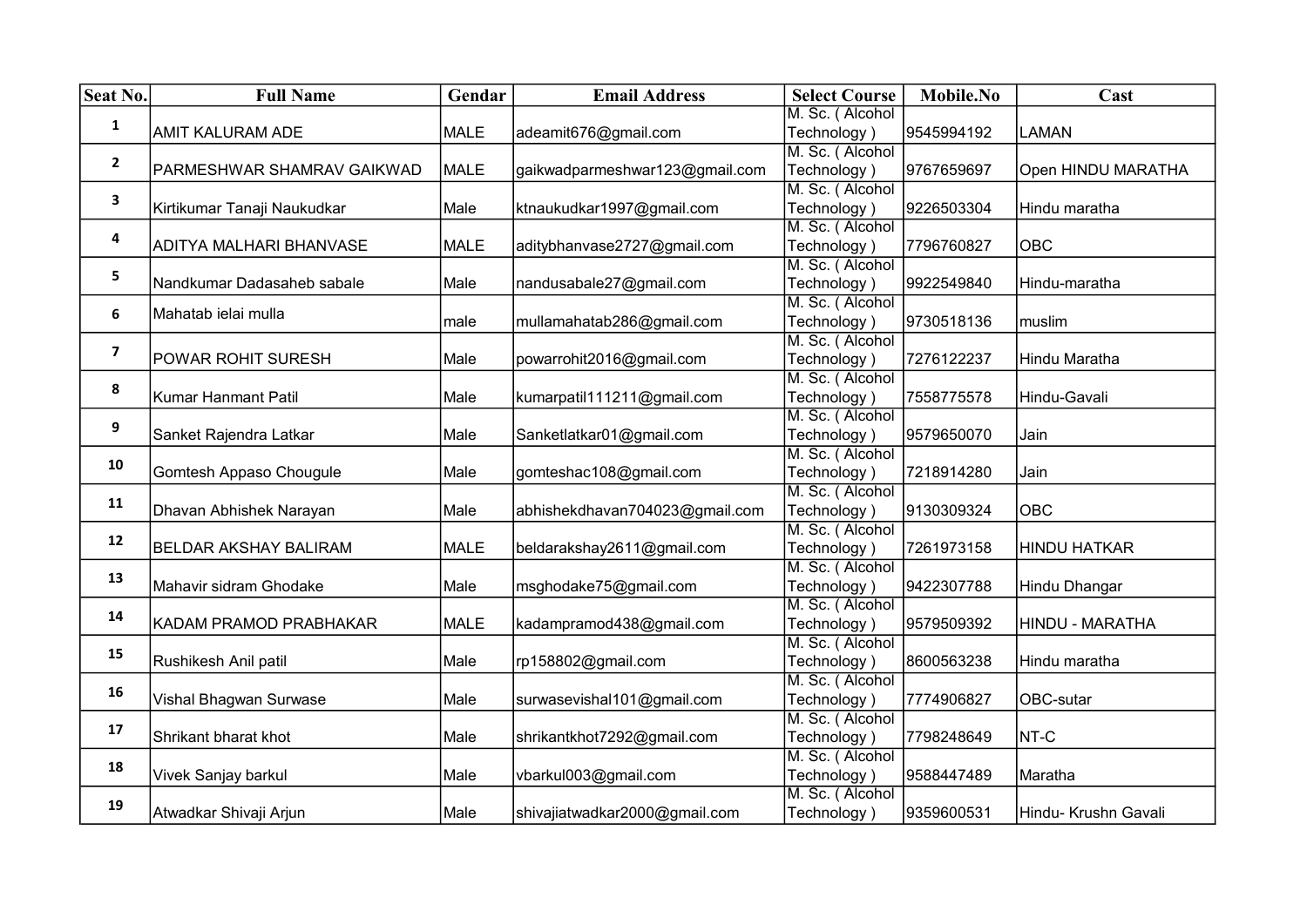|    |                                 |             |                                 | M. Sc. (Alcohol |              |                       |
|----|---------------------------------|-------------|---------------------------------|-----------------|--------------|-----------------------|
| 20 | LANDE SHASHIKANT ARVIND         | <b>MALE</b> | shashilande936@gmail.com        | Technology)     | 9028039612   | HINDU MARATHA (OPEN)  |
|    |                                 |             |                                 | M. Sc. (Alcohol |              |                       |
| 21 | Vikram Lalaso Patil             | Male        | vikrampatil632@gmail.com        | Technology)     | 9595867070   | Maratha               |
|    |                                 |             |                                 | M. Sc. (Alcohol |              |                       |
| 22 | Nikhil Kishor Gore              | Male        | nikhilgore0001@gmail.com        | Technology)     | 7666892950   | Maratha               |
| 23 |                                 |             |                                 | M. Sc. (Alcohol |              |                       |
|    | <b>GAJANAN KALU CHAVAN</b>      | <b>MALE</b> | gajananchavan45544@gmail.com    | Technology)     | 9112101775   | <b>VJNT</b>           |
| 24 |                                 |             |                                 | M. Sc. (Alcohol |              |                       |
|    | Aniket Arvind Magadum           | Male        | aniketarvindmagadum@gmail.com   | Technology)     | 8668352454   | OBC                   |
| 25 |                                 |             |                                 | M. Sc. (Alcohol |              |                       |
|    | Sumit Sunil Dhole               | Male        | dholesumit2000@gmail.com        | Technology)     | 9503906693   | General               |
| 26 |                                 |             |                                 | M. Sc. (Alcohol |              |                       |
|    | Santosh Ananda Patil            | Male        | aniketapatil1221@gmail.com      | Technology)     | 9145250494   | Open                  |
| 27 |                                 |             |                                 | M. Sc. (Alcohol |              |                       |
|    | Inamdar Neelsingh Dnyaneshwar   | Male        | inamdarneel21@gmail.com         | Technology)     | 9689286683   | Open (maratha)        |
|    |                                 |             |                                 | M. Sc. (Alcohol |              |                       |
| 28 | Ritesh Dilip Dhamanna patil     | Male        | riteshddpatil@gmail.com         | Technology)     | 9834582408   | Open                  |
|    |                                 |             |                                 | M. Sc. (Alcohol |              |                       |
| 29 | Patil Abhijeet Arunkumar        | Male        | patilabhiijeet@gmail.com        | Technology)     | 7035359898   | Maratha               |
|    |                                 |             |                                 | M. Sc. (Alcohol |              |                       |
| 30 | Shubham Jagannat Jadhav         | Male        | sj0124245@gmail.com             | Technology)     | 9373998969   | Open                  |
| 31 |                                 |             |                                 | M. Sc. (Alcohol |              |                       |
|    | <b>SURYAWANSHI PRASAD VIJAY</b> | MALE        | prasadsuryawanshi3101@gmail.com | Technology)     | 9325678192   | HINDU MARATHA         |
| 32 |                                 |             |                                 | M. Sc. (Alcohol |              |                       |
|    | Shriraj Avinash Mate            | Male        | shrirajmate0112@gmail.com       | Technology)     | 9594694874   | Hindu Maratha         |
| 33 |                                 |             |                                 | M. Sc. (Alcohol |              |                       |
|    | <b>AFTAB ASLAM NAIKWADE</b>     | <b>MALE</b> | naikwadeaftab@gmail.com         | Technology)     | 9096957029   | MUSLIM                |
| 34 |                                 |             |                                 | M. Sc. (Alcohol |              |                       |
|    | AKSHAY RAJKUMAR PATIL           | Male        | kingakshaypatil@gmail.com       | Technology)     | 7887673367   | Hindu- Maratha (Open) |
| 35 |                                 |             |                                 | M. Sc. (Alcohol |              |                       |
|    | Sandip Dattatray Ghadge         | Male        | ghadagesandip815@gmail.com      | Technology)     | 8390648754   | Open                  |
| 36 |                                 |             |                                 | M. Sc. (Alcohol |              |                       |
|    | Akshay Rajkumar Patil           | Male        | patilar023@gmail.com            | Technology)     | 917887673367 | Hindu -Maratha (open) |
|    |                                 |             |                                 | M. Sc. (Alcohol |              |                       |
| 37 | Aniket Jagannath Mane           | Male        | maneaniket9188@gmail.com        | Technology)     | 9637629146   | Hindu maratha         |
| 38 |                                 |             |                                 | M. Sc. (Alcohol |              |                       |
|    | Ganesh Sonawane                 | Male        | ganesh940531@gmail.com          | Technology)     | 9284641239   | Open                  |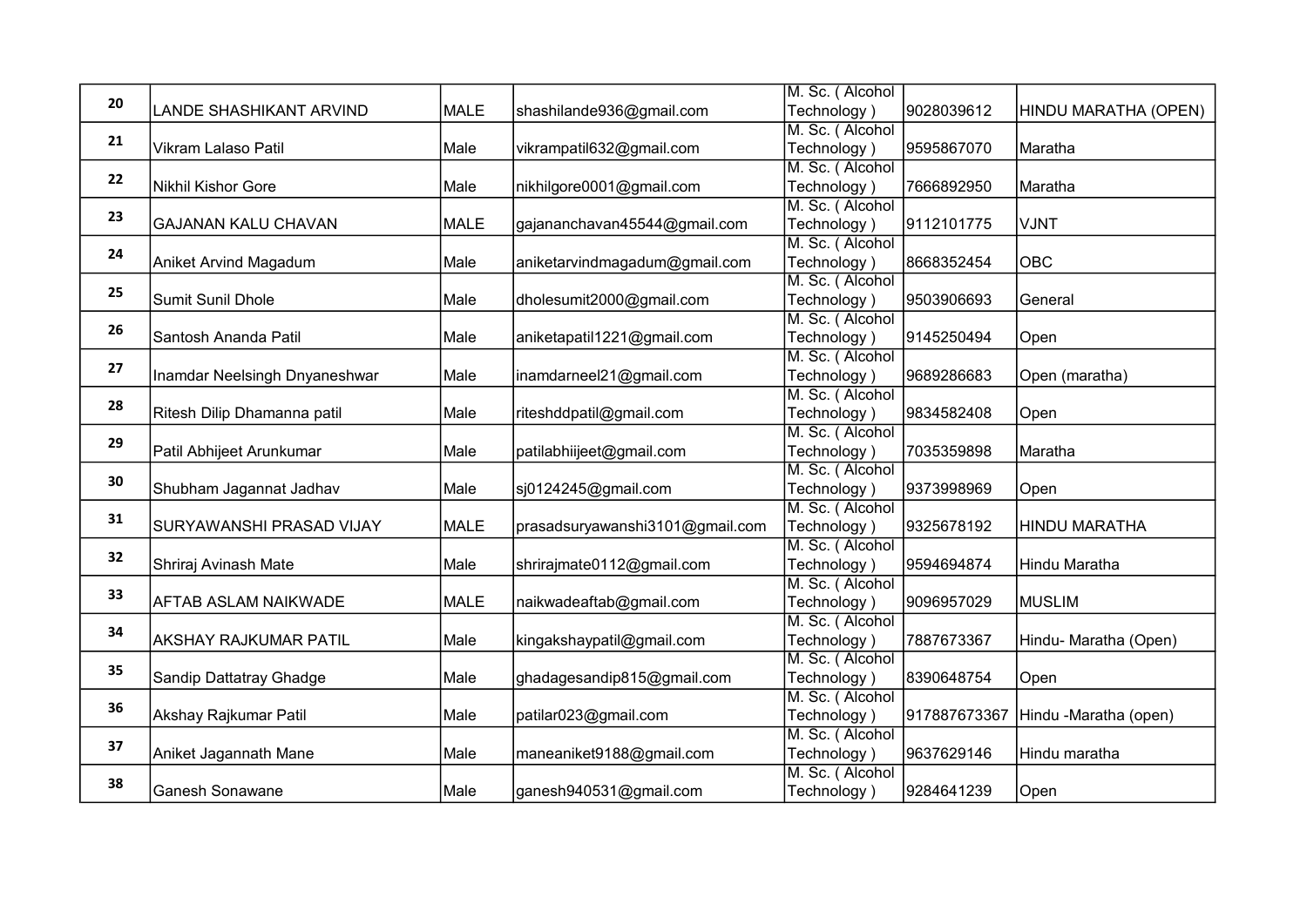|    |                              |               |                                  | M. Sc. (Alcohol |            |                              |
|----|------------------------------|---------------|----------------------------------|-----------------|------------|------------------------------|
| 39 | SONAL SHIRU PAWAR            | <b>FEMALE</b> | sonalpawar40490@gmail.com        | Technology)     | 9421026033 | $VA-A-7$                     |
|    |                              |               |                                  | M. Sc. (Alcohol |            |                              |
| 40 | Megha anil yadav             | Female        | meghaayadav040401@gmail.com      | Technology)     | 9657053996 | Hindu - maratha              |
|    |                              |               |                                  | M. Sc. (Alcohol |            |                              |
| 41 | Vishwjeet Vitthal Nimbalkar  | Male          | vishwjeetnimbalkar8602@gmail.com | Technology)     | 9503581975 | Hindu maratha                |
|    |                              |               |                                  | M. Sc. (Alcohol |            |                              |
| 42 | Suraj jagdish chavan         | Male          | surajchavan1612@gmail.com        | Technology)     | 7028280881 | Open                         |
|    |                              |               |                                  | M. Sc. (Alcohol |            |                              |
| 43 | Kotwal sarafaraj salim       | Male          | kotwalss1985@gmail.com           | Technology)     | 9890443721 | <b>Muslim</b>                |
|    |                              |               |                                  | M. Sc. (Alcohol |            |                              |
| 44 | Pawar Aniket Vishnu          | Male          | ap9130659425@gmail.com           | Technology)     | 9130659425 | Open                         |
|    |                              |               |                                  | M. Sc. (Alcohol |            |                              |
| 45 | Dipak subhashrao rathod      | Male          | dipakr4555@gmail.com             | Technology)     | 9764691289 | Vj-nt                        |
|    |                              |               |                                  | M. Sc. (Alcohol |            |                              |
| 46 | SURAJ ARUN JOGDAND           | <b>MALE</b>   | surajjogdand3011@gmail.com       | Technology)     | 8483901269 | <b>HINDU-MANG</b>            |
|    |                              |               |                                  | M. Sc. (Alcohol |            |                              |
| 47 | Jaydeep Dilip Padalkar       | male          | jaydeeppadalkar4422@gmail.com    | Technology)     | 9730965429 | Open                         |
|    |                              |               |                                  | M. Sc. (Alcohol |            |                              |
| 48 | KUMBHAR RAVINDRA ANIL        | MALE          | ravikumbhar631@gmail.com         | Technology)     | 8600715140 | <b>KUMBHAR</b>               |
|    |                              |               |                                  | M. Sc. (Alcohol |            |                              |
| 49 | rahul arun patil             | male          | rahulpatilrp7092@gmail.com       | Technology)     | 9356568896 | open                         |
|    |                              |               |                                  | M. Sc. (Alcohol |            |                              |
| 50 | Sanjeet Rajanikanth Chougale | Male          | sanjeetchougale70@gmail.com      | Technology)     | 9481952443 | Jain                         |
| 51 |                              |               |                                  | M. Sc. (Alcohol |            |                              |
|    | <b>AKASH TANAJI CHAVAN</b>   | MALE          | chavanakash97@gmail.com          | Technology)     | 7709724960 | MARATHA                      |
| 52 |                              |               |                                  | M. Sc. (Alcohol |            |                              |
|    | PRITAM PRASHANT SHETE        | MALE          | shetepritam25@gmail.com          | Technology)     | 9145081635 | <b>JAIN</b>                  |
| 53 |                              |               |                                  | M. Sc. (Alcohol |            |                              |
|    | PADALKAR SUNIL SAVALERAM     | <b>MALE</b>   | padalkarsunil22@gmail.com        | Technology)     | 9763150877 | NT-C<br><b>HINDU DHANGAR</b> |
| 54 |                              |               |                                  | M. Sc. (Alcohol |            |                              |
|    | Kumbhar Navnath Nagnath      | Male          | kumbharnavnath5@gmail.com        | Technology)     | 9860170353 | <b>OBC</b>                   |
| 55 |                              |               |                                  | M. Sc. (Alcohol |            |                              |
|    | Jagdish Popatrao Bhapkar     | Male          | bhapkarjagdish1989@gmail.com     | Technology)     | 9096909727 | <b>EWS</b>                   |
| 56 |                              |               |                                  | M. Sc. (Alcohol |            |                              |
|    | Akshay satappa patil         | Mele          | akshayspatil44@gmail.com         | Technology)     | 9503232893 | Open                         |
| 57 |                              |               |                                  | M. Sc. (Alcohol |            |                              |
|    | MAHAJAN YOGESH MAHADEV       | <b>MALE</b>   | yogeshmahajan0801@gmail.com      | Technology)     | 9316046319 | <b>HINDU VANJARI NTD</b>     |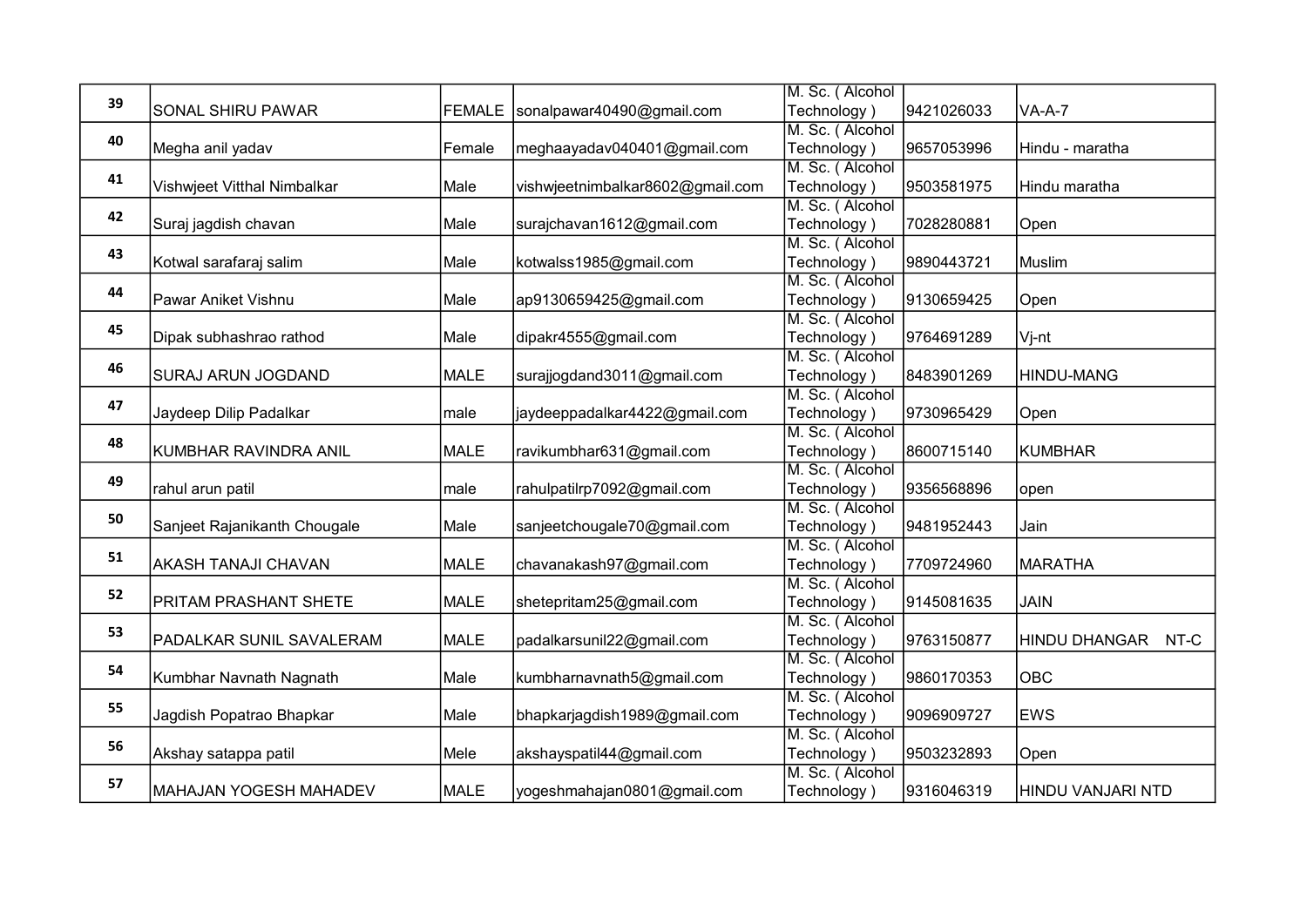|    |                              |        |                             | M. Sc. (Alcohol                |            |                        |
|----|------------------------------|--------|-----------------------------|--------------------------------|------------|------------------------|
| 58 | DAREKAR GANESH RAMDAS        | MALE   | darekarganesh1995@gmail.com | Technology)                    | 7887989880 | <b>HINDU KUNBI OBC</b> |
| 59 |                              |        |                             | M. Sc. (Alcohol                |            |                        |
|    | Deepak Pandurang Tate        | Male   | tatedeepak43@gmail.com      | Technology)                    | 7385050072 | Open                   |
| 60 |                              |        |                             | M. Sc. (Alcohol                |            |                        |
|    | Pawan Rajabhau Pawar         | Male   | pawarpawan232@gmail.com     | Technology)                    | 7756987721 | Open                   |
| 61 |                              |        |                             | M. Sc. (Alcohol                |            |                        |
|    | Haridas Dnyaneshwar Inamdar  | Male   | inamdarhd1999@gmail.com     | Technology)                    | 7775015401 | <b>OBC</b>             |
| 62 |                              |        |                             | M. Sc. (Alcohol                |            |                        |
|    | Vijay Sarjerao Patil         | Male   | vijaysp2018@gmail.com       | Technology)                    | 9049353836 | Open                   |
| 63 |                              |        |                             | M. Sc. (Alcohol                |            |                        |
|    | Hele Shrutika Annarav        | Female | heleshrutika6@gmail.com     | Technology)                    | 8767587946 | General                |
| 64 |                              |        |                             | M. Sc. (Alcohol                |            |                        |
|    | Maniyar shirin altaf         | Female | Shirinmaniyar345@gmail.com  | Technology)                    | 8080688544 | <b>OBC</b>             |
| 65 |                              |        |                             | M. Sc. (Alcohol                |            |                        |
|    | Yogesh jeevan sathe          | Male   | satheyogesh600@gmail.com    | Technology)                    | 8975941023 | Hindu maratha          |
| 66 |                              |        |                             | M. Sc. (Alcohol                |            |                        |
|    | Nikhil ananda patil          | Male   | npatil4064@gmail.com        | Technology)                    | 9112131618 | Hindu (maratha)        |
| 67 |                              |        |                             | M. Sc. (Alcohol                |            |                        |
|    | Gurunath shatrughna Deshmukh | Male   | gsddesh@gmail.com           | Technology)                    | 9834546277 | Hindu maratha          |
| 68 |                              |        |                             | M. Sc. (Alcohol                |            |                        |
|    | RANJEET RAJENDRA PATIL       | MALE   | ranjeetpatil078@gmail.com   | Technology)<br>M. Sc. (Alcohol | 9021039495 | <b>OPEN</b>            |
| 69 |                              |        |                             | Technology)                    | 7769906895 | Obc                    |
|    | Kailas Nandkumar Arage       | Male   | kailasarage78@gmail.com     | M. Sc. (Alcohol                |            |                        |
| 70 | KUMBLE VARDHAMAN VISHAL      | MALE   | vardhmankumble@gmail.com    | Technology)                    | 7385525052 | <b>JAIN</b>            |
|    |                              |        |                             | M. Sc. (Alcohol                |            |                        |
| 71 | <b>GAURAV KUBER CHAVARE</b>  | Male   | gauravchavare693@gmail.com  | Technology)                    | 9834449329 | Sc                     |
|    |                              |        |                             | M. Sc. (Alcohol                |            |                        |
| 72 | Bagal Sourabh Maheshkumar    | Male   | sourabhbagal721@gmail.com   | Technology)                    | 7499238486 | Hindu, Maratha         |
|    |                              |        |                             | M. Sc. (Alcohol                |            |                        |
| 73 | Sudhir krushnat shete        | Male   | sudhirshete2014@gmail.com   | Technology)                    | 9766750176 | Hindu lingayat         |
|    |                              |        |                             | M. Sc. (Alcohol                |            |                        |
| 74 | Yogesh kamalakar patil       | male   | yogeshpatil1655@gmail.com   | Technology)                    | 9373429135 | Open                   |
|    |                              |        |                             | M. Sc. (Alcohol                |            |                        |
| 75 | NIRANJAN RAVSO GHEJI         | Male   | GHEJINIRANJAN1995@GMAIL.COM | Technology)                    | 9172071195 | Ews                    |
|    |                              |        |                             | M. Sc. (Alcohol                |            |                        |
| 76 | Akshay Sunil Bagane          | Male   | akshaybagane621@gmail.com   | Technology)                    | 8317259932 | Maratha/Open           |
|    |                              |        |                             |                                |            |                        |